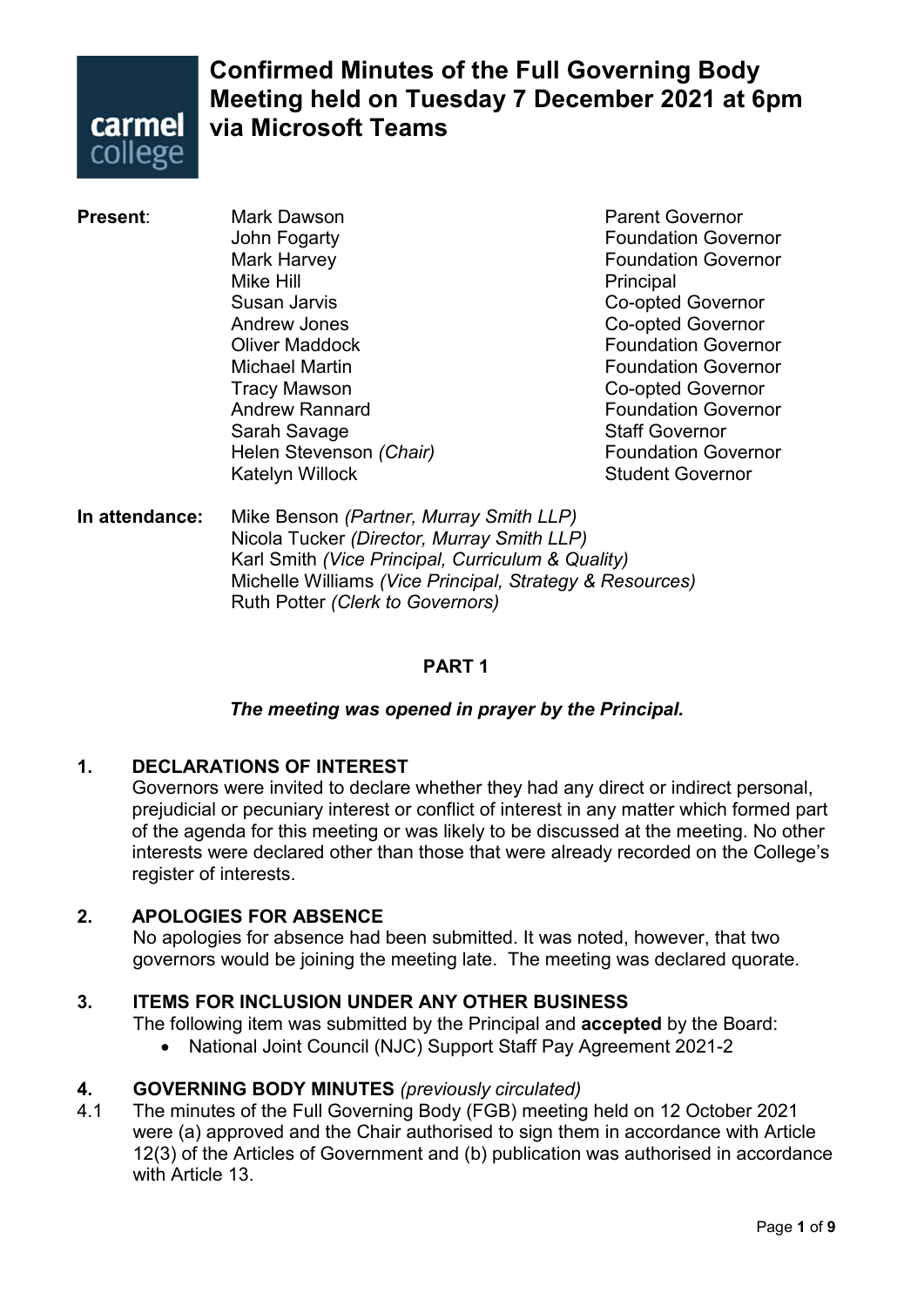# **5. MATTERS ARISING FROM THE GOVERNING BODY MINUTES**

5.1 **To consider any matters arising from the minutes** *(previously circulated)* The Board noted the items on the action log which had been completed or were on the agenda for further discussion during the meeting.

# **6. FINANCIAL MANAGEMENT**

- 6.1 **Financial statements for the year ended 31 July 2021** *(previously circulated)* The Vice Principal (Strategy and Resources) presented the College's financial statements for the year ended 31 July 2021 and provided an overview of the headline financial data. She highlighted the following key points:
	- $\bullet$  deficit for the year of £(64) $k$
	- total comprehensive income for the year of £454k
	- net reserves of £1,420k
	- increase in income of just over 3%
	- increase in staffing costs of just over 4.5%
	- decrease in other operating expenses of just over 3%
	- strong cash balance and liquidity.

It was explained that the financial statements had been scrutinised by the Finance and Resources Committee at its meeting on 18 November 2021. In addition, the Audit Committee had considered the financial statements at its meeting on 23 November during which the External Auditor was present. The recommendation arising from the Audit Committee was for the Full Governing Body to approve the financial statements.

The Board accepted the recommendation made by the Audit Committee and **approved** the Financial Statements for the year ended 31 July 2021. The Financial Statements would be signed accordingly by the Chair of Governors and College Principal via a secure electronic system.

#### **ACTION – Chair and Principal to sign financial statements upon receipt from External Auditor.**

#### 6.2 **Audit Completion Report** *(previously circulated)*

It was explained that the External Auditors were presenting their findings directly to the full Board in response to a new requirement set out in the Post 16 Audit Code of Practice.

Mike Benson (Murray Smith LLP Audit Partner) presented the Audit Completion Report for the year ended 31 July 2021 and explained that the report had been redesigned this year to ensure that all audit findings and regularity assurance conclusions were presented clearly and understood by governors. It was noted that an on-site audit had been completed at the College and resulted in a clean report with no significant findings or recommendations.

It was noted that the Audit Committee had scrutinised the Audit Completion Report at its meeting on 23 November 2021 and recommended approval to the Full Governing Body.

Governors' comments and questions on the Audit Completion Report were invited.

**Q** – What is the guidance regarding related party transactions between the College and governors' employers (for example, a higher education institution)?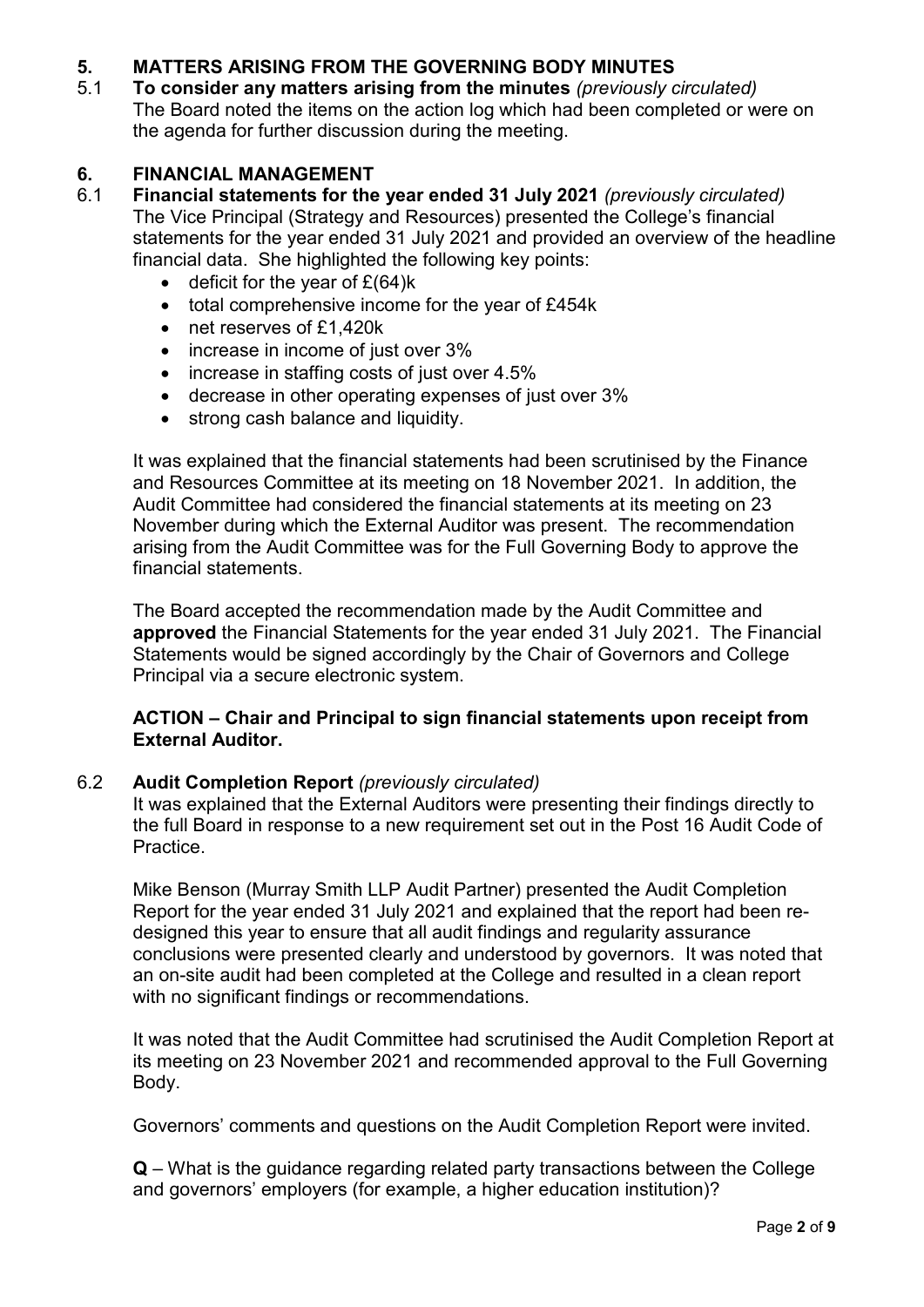**A** – The notes to the financial statements provide a statement on related party transactions that is in line with the 'Casterbridge' model used by colleges. In addition, governors are required to declare interests and any arising conflicts must be managed and recorded appropriately.

The Chair thanked Murray Smith LLP for presenting their findings to the Board and also extended the Board's appreciation to the Vice Principal (Strategy and Resources) and the Finance Team for their work throughout the year.

The Board accepted the recommendation made by the Audit Committee and **approved** the Audit Completion Report.

*Mike Benson and Nicola Tucker left the meeting at this point.*

### **7. PRINCIPAL'S REPORTS**

#### 7.1 **Principal's Termly Report** *(previously circulated)*

The Principal presented his report to the Board which provided a summary of all the main areas of the College's operations and highlighted the following key aspects:

- Student attendance this had not been included in the report, so the Principal provided a verbal update. Student attendance stood at 93.57% which was down slightly from 2020 (94.1%). Persistent absentees were being contacted by the Pastoral Team.
- Interim Assistant Principals these were now in post and working to drive forward improvements in the areas of high achievers, timetables and wellbeing.
- Annual review of 10:10 programme this had been considered by the Quality and Standards Committee at its meeting on 9 November 2021 and was presented to the Full Governing Body for consideration and approval in accordance with the Instrument and Articles of Association.
- Student destinations 2021 full report had been considered by the Quality and Standards Committee. The college's progression score stood at +6 which put it in the top 13% of all post-16 providers nationally (including both publicly funded and privately funded institutions).
- Whole College Self-Assessment Report (SAR) 2021 the annual cycle of selfassessment reports had been completed and thanks were extended to those governors who had attended College to sit as critical friends on a variety of subject panels. In addition, the Principal and Vice Principal had been involved as critical friends for other colleges and this had proved a useful benchmarking tool. Overall effectiveness of provision at Carmel had been self-assessed as outstanding. A summary of the College's SAR was included within the Principal's Report with the full SAR available on Connect.

A discussion ensued and the increased number of students progressing to Oxford and Cambridge was noted. The Principal referred to the support available to high achievers to ensure that ambitions were stretched and realised. Focus was placed on the Sutton 30 group institutions where appropriate.

#### *Andrew Rannard joined the meeting at this point.*

Governors' questions were invited.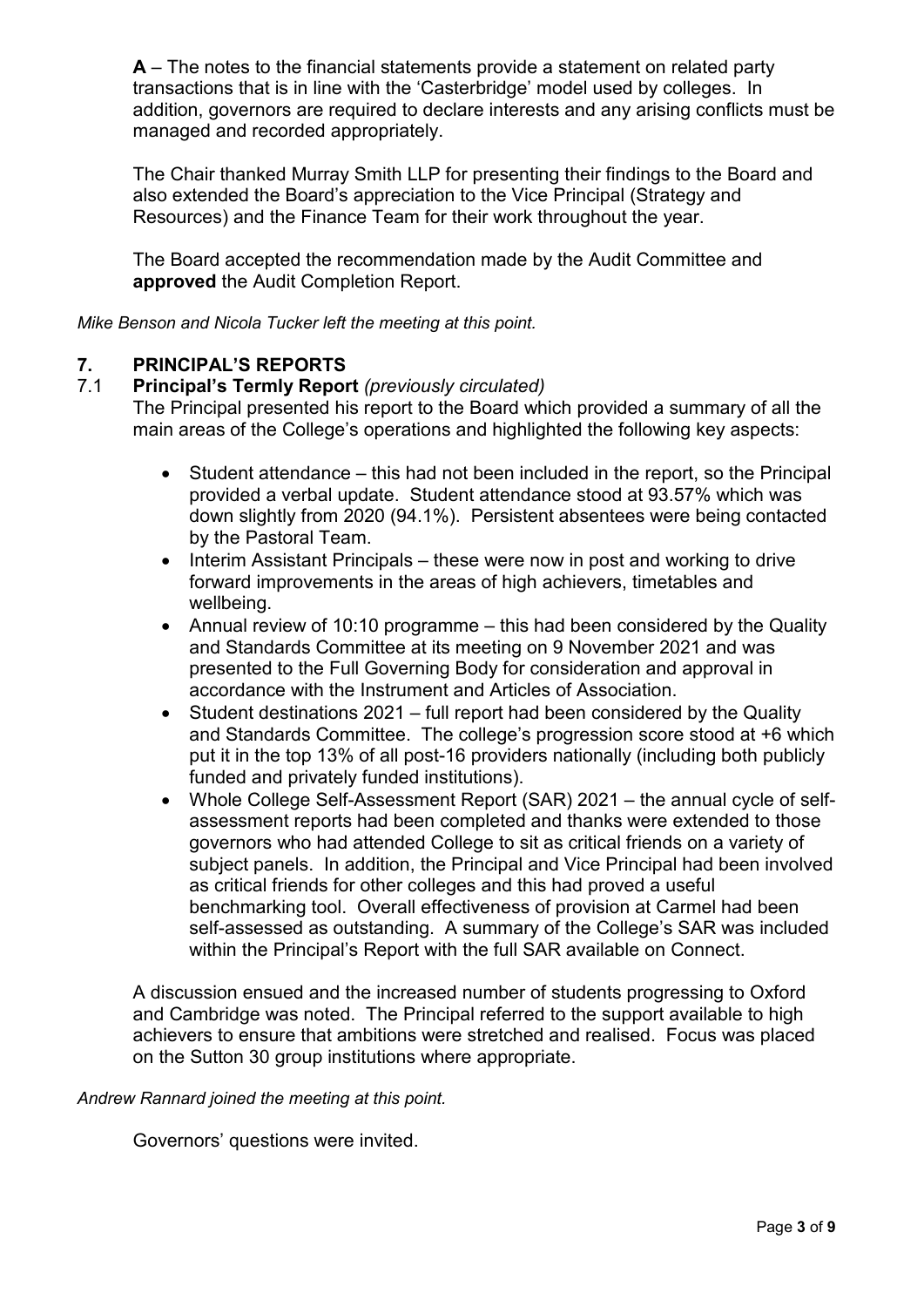**Q** – Student destinations data shows a large proportion of students progressing to Liverpool John Moores University (LJMU). Is any analysis undertaken of whether these students are always fulfilling their potential?

**A** – Yes. Popularity is reflective of a range of factors: proximity, affordability, and extensive proactive support and engagement from LJMU liaison team. Students were signposted to Sutton 30 group institutions as appropriate.

#### **Q** – What does a post-pandemic timetable look like?

**A** – Students currently have two-hour lessons twice a week per subject. Following review with staff and students, intend to increase this to three times a week per subject. More shorter lessons of 80 minutes and one longer lesson at the start of the day. Common lunchtime and enrichment window on Wednesday afternoon to facilitate extra-curricular activities.

**Q** – How are other Catholic colleges approaching delivery of RE programme? **A** – Know that some colleges have a very similar approach to Carmel's 10:10 programme. Next year, plan to de-couple the general RE content from the pastoral element of the programme to ensure that students are clear about the RE aspects.

The Board:

- **noted** the contents of the Principal's Termly Report
- **approved** the College SAR 2021, and
- **approved** the annual review of the 10:10 Programme.

#### 7.2 **College Holiday Pattern 2022-23**

The Principal presented for approval the holiday pattern for the 2022-23 academic year. Holiday dates for St Helens and Liverpool schools had been considered when drafting the College's own holiday pattern.

The Board **approved** the College Holiday Pattern 2022-23.

*John Fogarty joined the meeting at this point.*

#### **8. STUDENT VOICE**

#### 8.1 **Student Governor Update** *(previously circulated)*

The Student Governor presented her report which had been uploaded to Connect. She highlighted the following points:

- Student Council sub-committees had been established as follows: Catering, Transport and Prom.
- Elections were underway for the Student Council's lower sixth representative.
- Student Council had identified the Daniel Fox Foundation as the chosen charity for its support this year. This had been decided upon following a visit to the College by representatives of the charity to raise awareness about the impact of knife crime.

A discussion ensued on the training provided to students by the Daniel Fox Foundation during the Autumn Term.

The Board thanked the Student Governor for her report.

#### **9. STRATEGIC PLAN**

9.1 **Strategic Plan 2022-25** *(previously circulated)*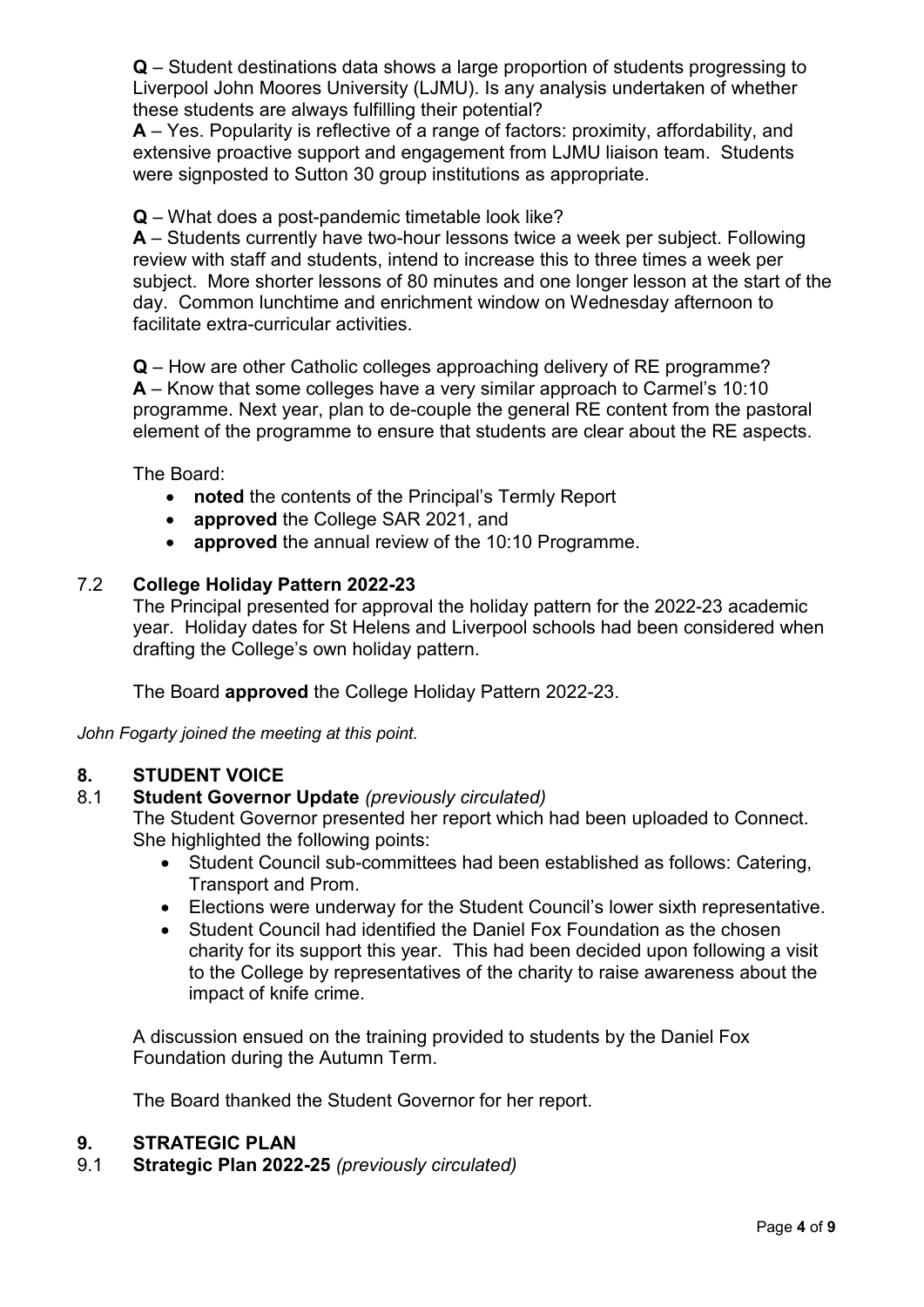The Principal reported that since the last Board meeting, a governors' working group meeting had taken place on 24 November 2021 to discuss the draft plan in greater detail and refine its content. The outcome of that meeting was the amended draft three-year Strategic Plan which was now presented for Board approval. The Principal explained that when reporting to governors, cross-reference would be made to the relevant section of the Strategic Plan so that there was a golden thread running through all reports that linked back to the Board's overarching strategic priorities and provided governors with progress updates against these.

The Chair thanked all those who had been involved in the development of the Strategic Plan and commended the document. Governor comments and questions were invited.

The Board **approved** the Strategic Plan 2022-25.

#### **10. RISK MANAGEMENT**

#### 10.1 **Risk Register and Risk Management Action Plan** *(previously circulated)* The Vice Principal (Strategy and Resources) presented the updated Risk Register and Risk Management Action Plan. She highlighted the following points:

- Risk Register was based on the previous Strategic Plan and would be updated to reflect the newly approved Strategic Plan for 2022-25.
- All risks associated with the annual operating plan had been analysed and mitigating actions identified.
- Residual risk rating for College key priorities during 2021-22 indicated seven housekeeping risks and two low risks.
- Risk Register was subject to continual review to ensure any new or changing risks were captured appropriately.

The updated document had been considered by the Audit Committee at its meeting on 23 November 2021 and was recommended for approval by the Board.

Governor comments and questions were invited.

**Q** – How are updates to the Risk Register reported back to the Board? **A** – Revised Risk Register would be presented to the Audit Committee in the first place and reported back to the Board via this governance structure.

The Board **approved** the Risk Register and Risk Management Action Plan.

#### 10.2 **Disaster Management Plan** *(previously circulated)*

The Vice Principal (Strategy and Resources) presented the updated Disaster Management Plan which had been subject to review. The Plan described the types of potential disaster and the actions required in order to ensure an appropriate College response. The Vice Principal explained that work was underway on a more detailed lockdown response which would be added to the Plan for consideration at a future meeting.

The Plan had been considered by the Audit Committee at its meeting on 23 November 2021 and was recommended for approval by the Board.

Governor comments and questions were invited.

**Q** – How were staff and students trained on the more likely scenarios in the Plan? Were any scenarios practised?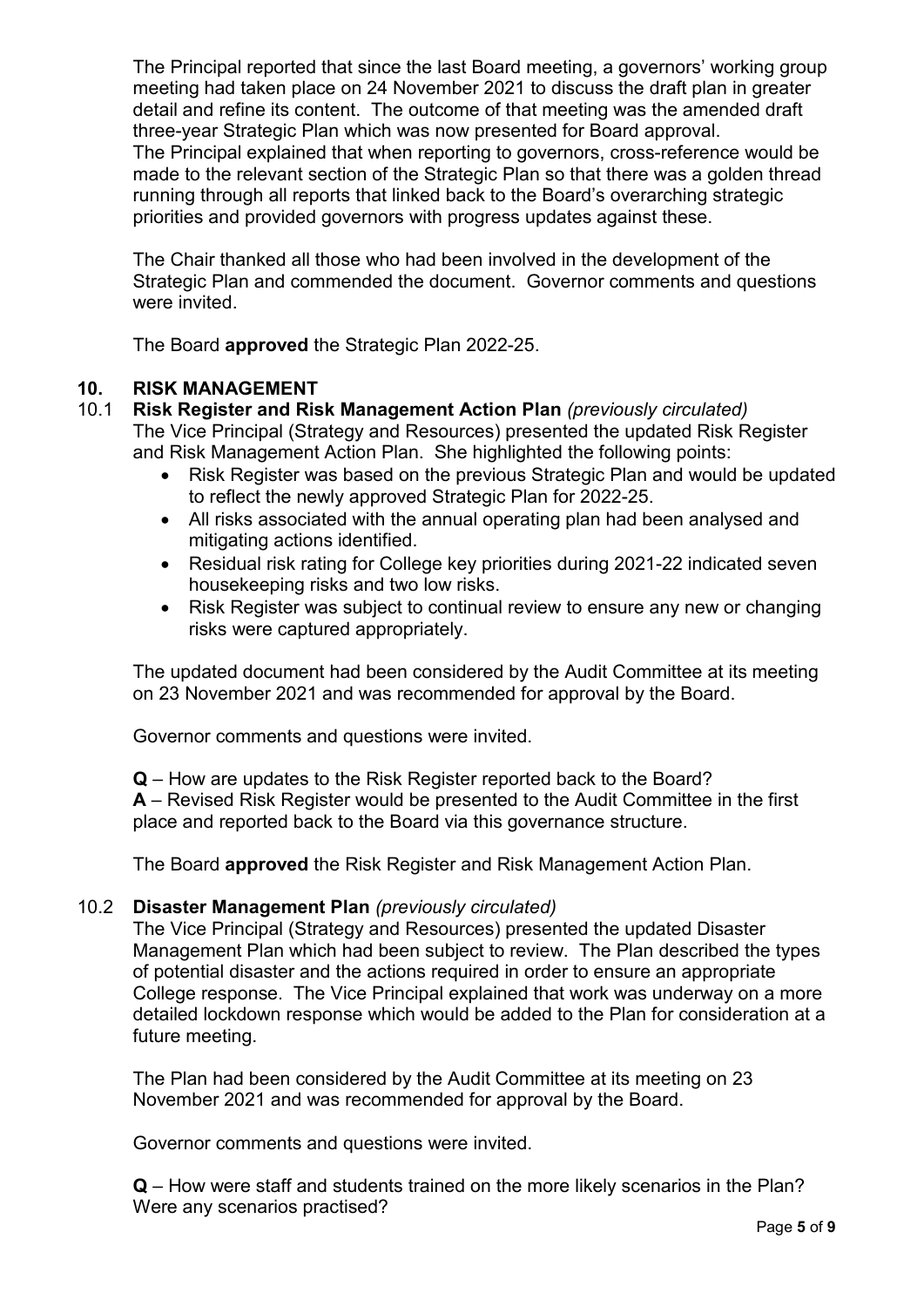**A** – Focus initially is on staff training to ensure that they are confident in how to respond to scenarios.

It was noted that references in the Contents Page of the Plan to Vice Principal and Assistant Principal roles required revision to reflect the correct job titles.

The Board **approved** the Disaster Management Plan subject to the required amendment to reflect accurate job titles.

#### **ACTION – Update Plan to reflect accurate job titles**

#### **11. GOVERNANCE UPDATE**

11.1 **Education and Training Foundation (ETF) Board Review Action Plan** *(previously circulated)*

The Clerk presented the ETF Board Review Action Plan log which had been updated with Autumn Term 2 progress. It was noted that a number of actions had been closed out and would now revert to business as usual within the annual governance cycle. In addition, good progress had been made on other areas which appeared later in the agenda for approval.

The following points were highlighted in relation to the areas with a red RAG rating:

- Governor Recruitment Policy it was intended to develop a comprehensive Governor Handbook which would include a revised recruitment policy. Some progress had been made with this and one new element of the handbook (Governor Induction Policy) appeared later on the agenda for approval. Timeline for approval of complete handbook would be delayed to Spring Term.
- Code of Governance a review of compliance requirements and a comparison exercise across the three relevant codes was due to take place in the new year. The outcome of this piece of work would be reported to Audit Committee and then brought to the Full Governing Body.
- Link governors a review of link governor roles and clarification of expectations was due to take place in the new year.
- Governor appraisal process determining and implementing a governor and Chair appraisal process was due to be led by the Chair of Governors and was also directly linked to planned developments in the governance selfassessment process for 2021-22.

Governor comments and questions were invited on the report, action log and reported progress.

**Q** – In terms of red RAG rated actions, what were the implications to the Board and the College of slippage in these areas?

**A** – There were no immediate risks arising from limited slippage in these areas given that action to address these would be taken in the new year. It was important to take meaningful and comprehensive action and this required time and research.

The Board **noted** the progress recorded in the action log and thanked the Clerk for her work on this.

#### 11.2 **Governance SAR** *(previously circulated)*

The Principal referred to the whole College SAR and explained that this included a section on Leadership and Governance in line with the Ofsted Inspection Framework. Feeding into this had been the Governance SAR which had been led by the Search Committee and presented to an internal panel the previous week. Some revisions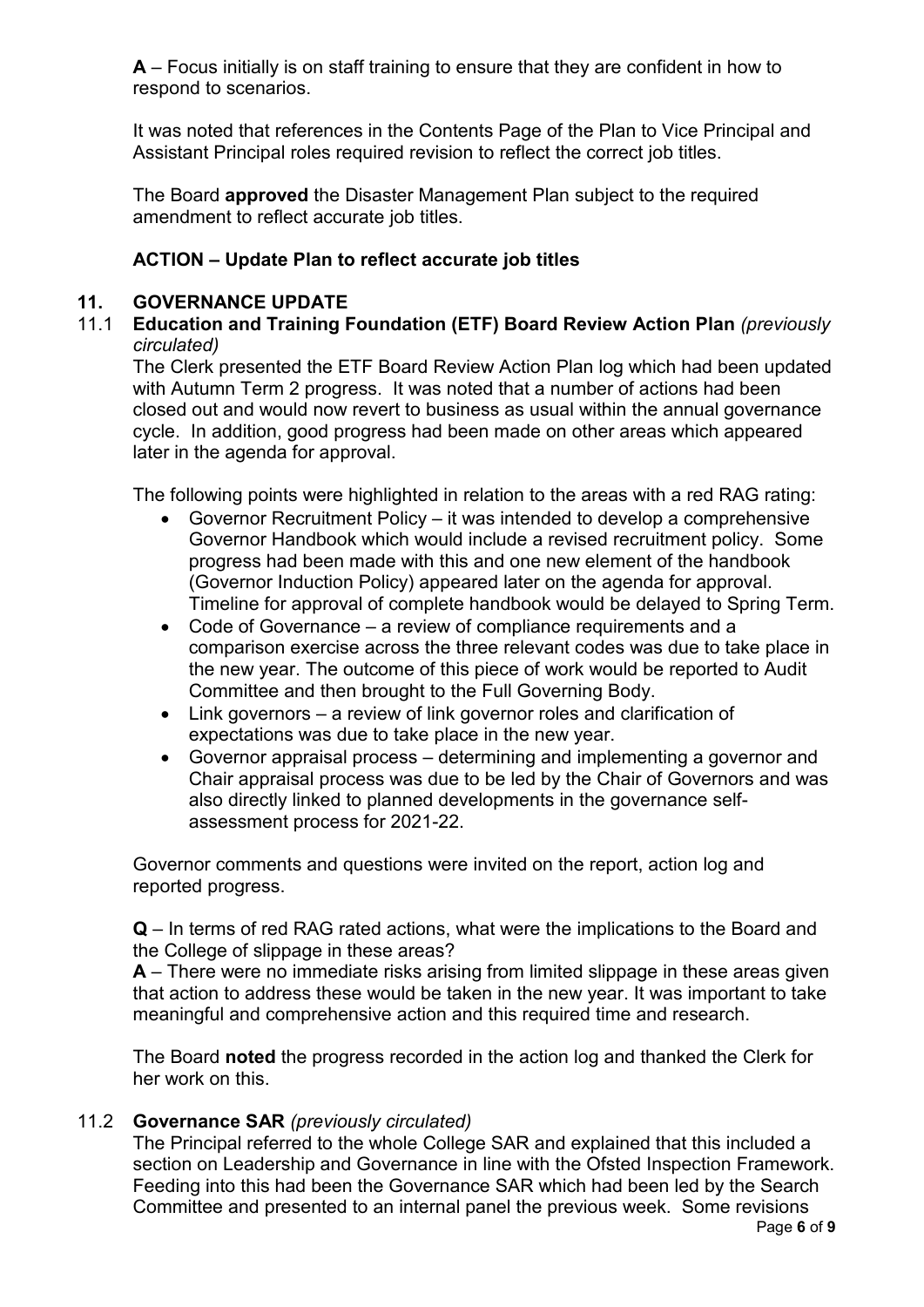had been made following this panel meeting and the final draft was presented to the Board for approval. It was noted that the Governance SAR process was in its formative stages and would be subject to continuous improvement and development each year. However, the overarching objective remained to embed an annual governance self-assessment process that aligned with that of the whole College and resulted in a focussed Quality Improvement Plan.

The Chair commended the College on a robust self-assessment process. Governor attendance at individual subject SAR panels had been illuminating and highly useful in providing strong assurance over the quality of the process. A number of governors had participated in these and it was suggested that next year this attendance could be expanded and strengthened.

A discussion ensued. Reference was made to the assessment of performance against Committee key performance indicators each year and how this could usefully feed into the Governance SAR if documentation were aligned accordingly.

The Board **approved** the Governance SAR.

#### 11.3 **Membership Review** *(previously circulated)*

The Clerk presented the updated Governing Body Membership 2021-22 document and also referred governors to the revised Governance Structure 2021-22 document which set out the Committee structure and membership.

The following points were highlighted by way of update since the last meeting:

- Resignations David Lawson (Foundation Governor), Thomas Mitchell (Foundation Governor) and Michelle Dutton (Associate Member) had resigned since the last meeting, all citing increased work/personal commitments.
- Vacancies There were currently three Foundation Governor vacancies on the Board and steps were being taken to advertise this role with a view to identifying suitable candidates.
- Re-appointments Mick Martin (Foundation Governor) was due to finish his term of office in March 2022 and had indicated that he would like to be considered for re-appointment for a second term. Search Committee had considered this and – whilst unable to make a formal recommendation to the Board due to lack of quoracy – were supportive of this application. It was explained that appointment and re-appointment of Foundation Governors was at the ultimate discretion of the Episcopal Vicar
- Committee membership Following the resignation of Michelle Dutton, membership of the Audit Committee needed to be strengthened. Mark Dawson had observed a recent meeting and – due to his skills and experience – had been recommended for appointment to this Committee. He would continue to serve on the Quality and Standards Committee.

Discussion ensued regarding the board vacancies and committee membership.

*Mick Martin and Mark Dawson withdrew from the meeting at this point.*

The Board:

• **noted** the membership update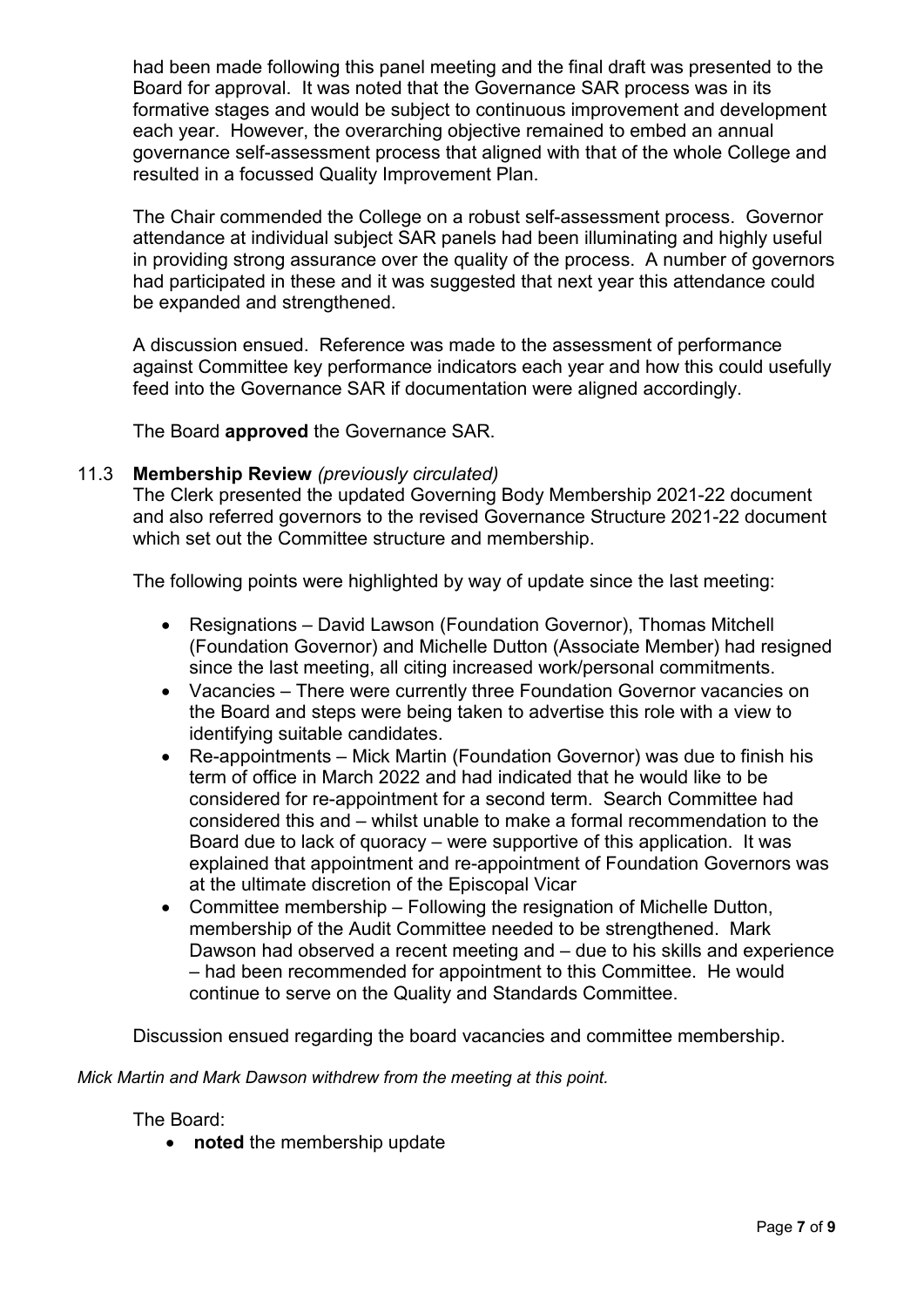- **approved** the re-appointment of Mick Martin for a four-year term of office running from 1 March 2022 to 28 February 2026 subject to Archdiocesan approval.
- **approved** the appointment of Mark Dawson to the Audit Committee with immediate effect.

*Mick Martin and Mark Dawson re-joined the meeting at this point and the Chair updated them on the Board's decisions.*

#### 11.4 **Calendar of Governance Meetings 2022-23** *(previously circulated)*

The Clerk presented the draft calendar of Board and committee meetings for the academic year 2022 to 2023 for consideration and approval. Governors indicated that it was useful to agree dates two years ahead and it was agreed that the draft calendar for 2023 to 2024 would be brought to the Board for consideration at its next meeting.

The Board **approved** the Calendar of Governance Meetings for 2022-23.

#### **ACTION – FGB Spring Term agenda item – Draft calendar 2023-24**

#### **12. CONSENT AGENDA**

Further to one of the recommendations arising from the ETF Board Review, it was explained that the agenda had been re-structured in order to trial the effectiveness of the consent agenda model. It was noted that no queries or questions had been submitted in advance of the meeting to the Chair or Clerk regarding the papers listed under the consent agenda. The Chair advised the Board that there remained an opportunity to raise any questions if required.

#### **Policies and other documents** *(previously circulated)*

- 12.1 **Terms of Reference**
- 12.2 **Governor Induction Policy**
- 12.3 **Remuneration Policy for Senior Postholders and the Clerk**
- 12.4 **Tendering Policy**
- 12.5 **Health and Safety Policy**
- 12.6 **Health and Safety Annual Report**

The Board **approved** all the documents without revision.

**Committee minutes and reports** *(previously circulated)*

- 12.7 **Quality and Standards Committee draft minutes from 9 November 2021**
- 12.8 **Search Committee approved minutes from 18 October 2021**
- 12.9 **Search Committee draft minutes from 15 November 2021**
- 12.10 **Finance and Resources Committee draft minutes from 18 November 2021**
- 12.11 **Audit Committee draft minutes from 23 November 2021**

The Board **noted** all committee minutes and reports.

#### **13. OTHER MATTERS**

- 13.1 **Any other business**
	- **(a) National Joint Council (NJC) Support Staff Pay Agreement 2021-22**  *(previously circulated)*